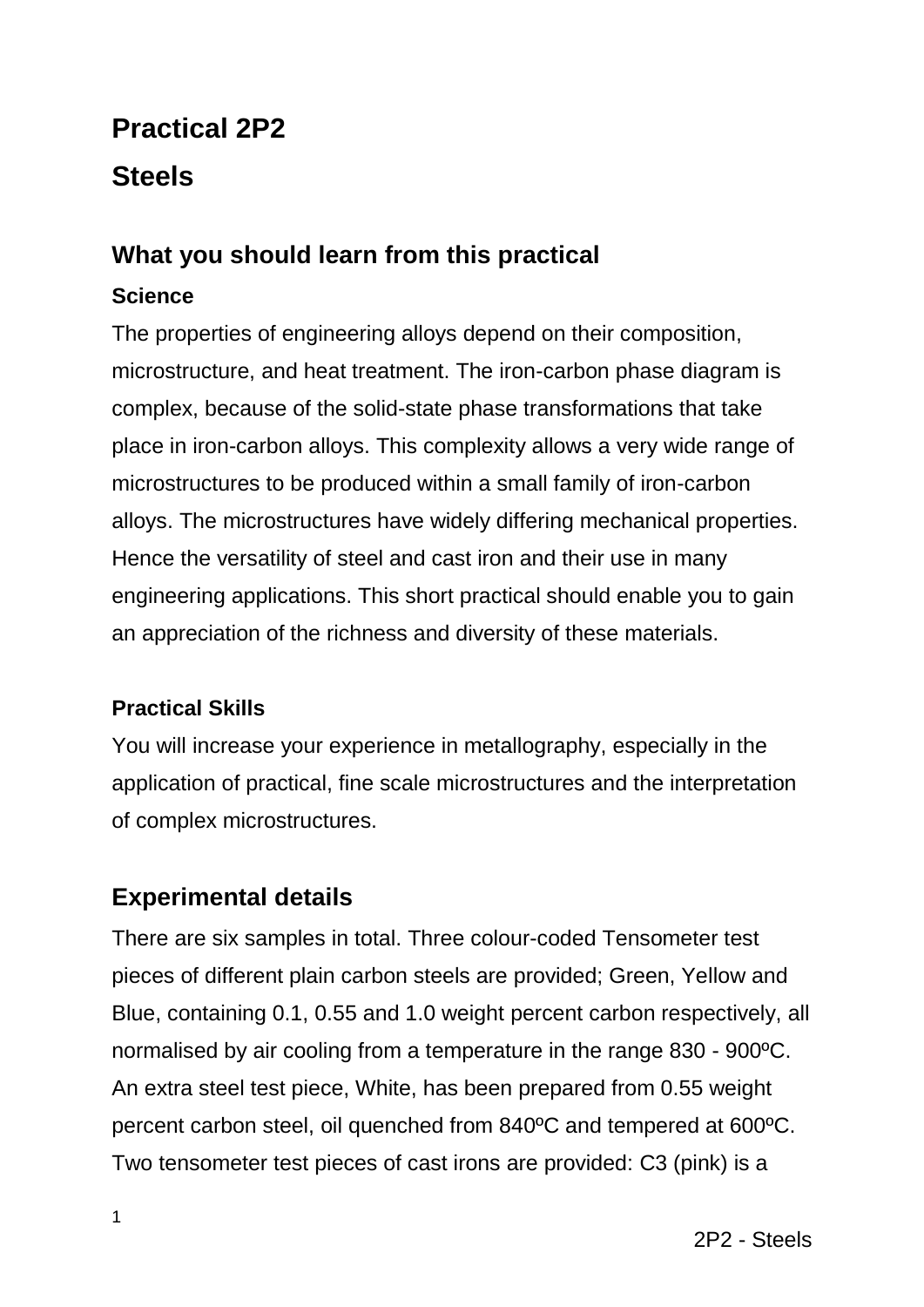grey cast iron containing 3 weight percent carbon, 2 weight percent silicon, 0.8 weight percent manganese and 0.12 weight percent each of sulphur and phosphorus, and C4 (no colour) which is a spheroidal cast iron of similar composition to C3, with the addition of 0.05 weight percent magnesium.

For each specimen, plot a load-elongation curve, and use the head of one of the broken halves to prepare a specimen for measurement of Vickers hardness (at a load of 5kgf) and for metallographic examination. Etching for metallographic examination should be carried out using a dilute solution of nitric acid in alcohol ('Nital'), containing about 2% acid. In order to save time during the mechanical grinding and polishing stage, you can mount more than one specimen in a single block for metallography and hardness testing. Be sure to label the specimens so that you can identify them in the block.

#### **N.B. Make the hardness measurements before etching.**

**Safety Note:** Wear a laboratory coat, suitable gloves and eye-protection during this operation; contact with the Nital etchant would cause serious eye damage. Avoid splashing or spilling the Nital etchant as it is corrosive.

ETCHING NOTES: the Nital etchant behaves in a slightly unusual way. It begins to attack the surface at specific locations, and the etched regions then extend laterally. So an under-etched sample will look very heterogeneous - some regions will appear fully etched, while other regions remain shiny and unaffected. This under-etched structure can easily be mistaken for a two-phase material! Try out different etching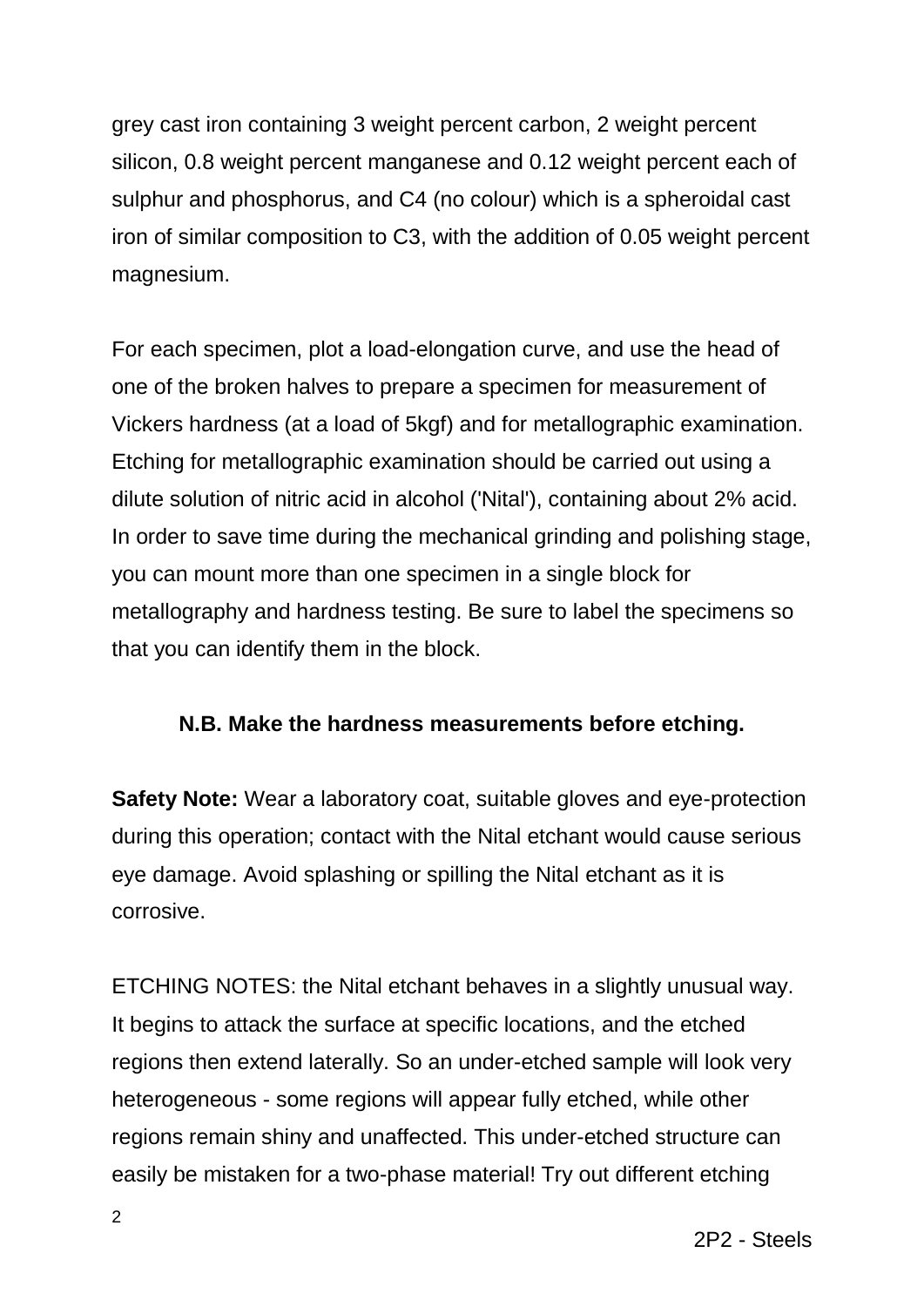times until you can produce a uniform, tinted surface. If you mount all the plain carbon steels together in one block, and all the cast irons together in another, the etching conditions should be similar for all the specimens in a block. Higher carbon steels generally require slightly longer etching times, but if necessary you can carefully apply Nital to an individual specimen within a block until it is uniformly etched. The cast irons should be examined in the as-polished condition, as well as after etching. The graphite phase should be clearly visible in the as-polished state, but etching is needed to reveal the other features of the microstructure. The microstructure of the tempered martensite, White, is extremely fine, so you will need to use the highest resolution objective when looking at this specimen. (On the Olympus BX60M microscope, this will be the UMPlan Fl 100x, N.A. =0.95; do not use DIC!)

# **Data Analysis**

Tabulate values of hardness number, UTS, percentage elongation and percentage reduction in area at fracture for all the specimens. Plot a graph of UTS and, on the same axes, percentage elongation versus carbon content for steels Green 0.1%, Yellow 0.55% and Blue 1.0%. On the same plot mark the data for the tempered martensite, White. Plot a graph of UTS versus hardness number for all six specimens.